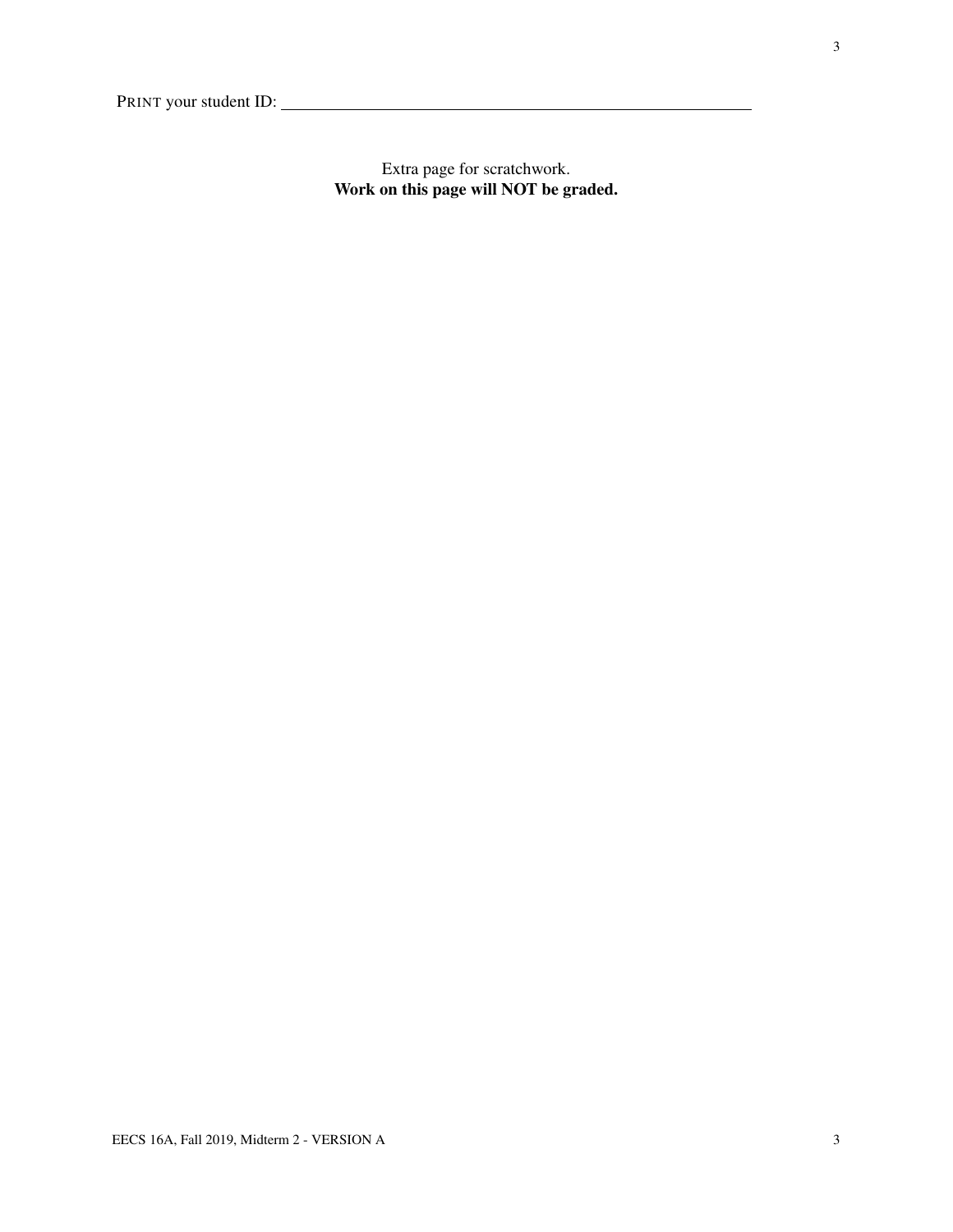#### 3. Power (15 points)

In the circuit shown in Figure 3.1 calculate the total power  $P_d$  delivered by source  $I_1$  to the rest of the circuit.



Figure 3.1: Circuit for power calculation

Use the following component values:  $R_1 = 2\Omega$ ,  $R_2 = 2\Omega$ ,  $V_1 = 5V$ ,  $I_1 = -0.5A$ .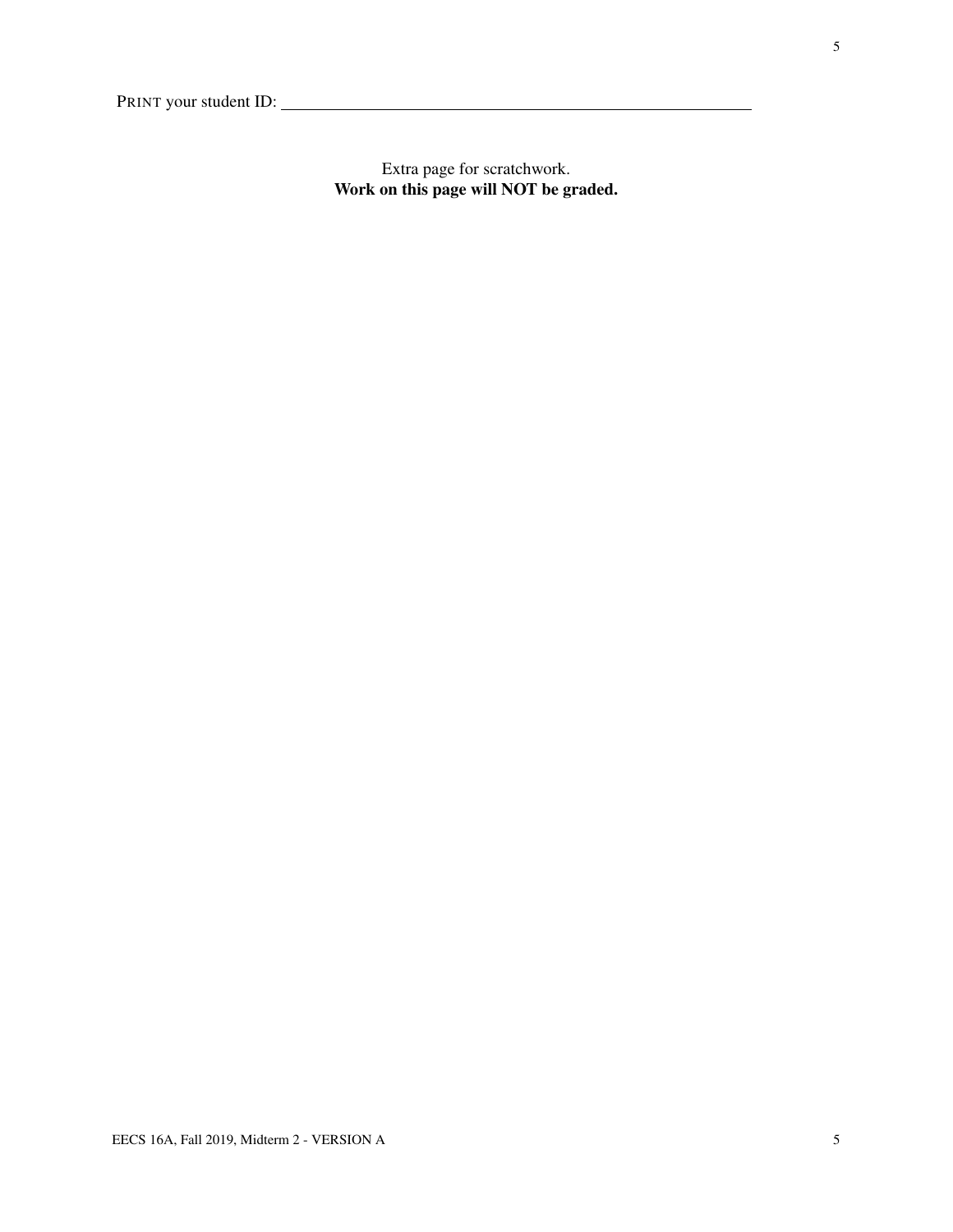#### 4. Equivalent Circuit (15 points)

Your friend has characterized the circuit shown in Figure 4.1(a) in the lab by first connecting a voltmeter (represented in Figure 4.1(b) by the letter V in a circle) to terminals *A*−*B* to measure *Vm*, then disconnecting the voltmeter and connecting an ammeter (current meter, represented in Figure 4.1(b) by the letter A in a circle) to measure *Im*.

Now they ask for your help designing an equivalent circuit model (looking from terminals *A* and *B*) consisting only of a current source *I<sup>s</sup>* and resistor *R<sup>s</sup>* .



Figure 4.1: (a) Circuit tested in the lab, (b) Circuit used to measure  $V_m$  and  $I_m$ 

Use the following values:  $V_m = 6V$ ,  $I_m = 2A$ .

(a) Draw the *I*-*V* characteristic between nodes *A*, *B* of the circuit in Figure 4.1(a).

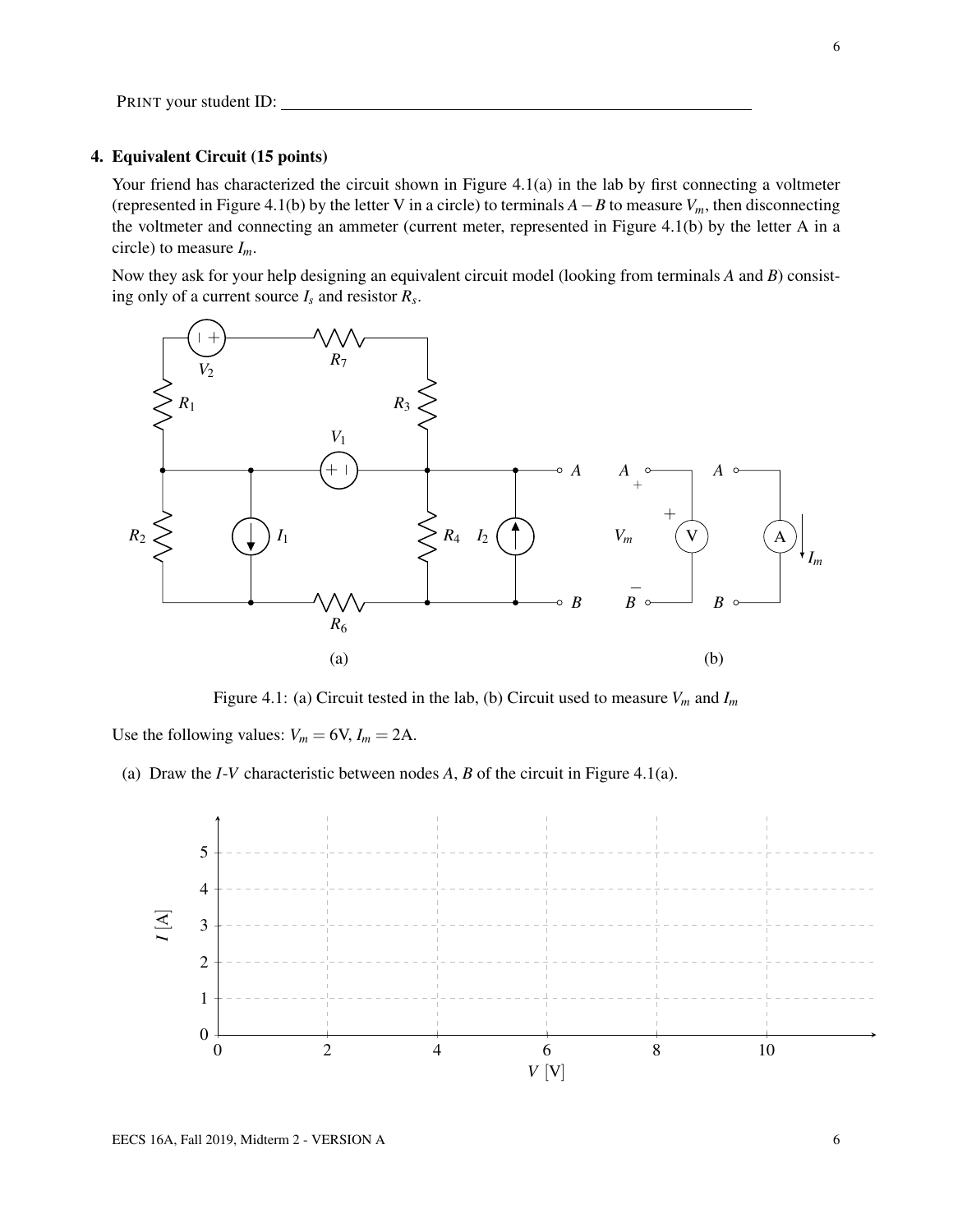(b) Draw the circuit diagram of the equivalent model as seen from nodes *A*, *B*. Clearly mark nodes *A* and *B*, current *I<sup>s</sup>* (including direction), and resistor *R<sup>s</sup>* .

(c) Calculate the numerical values of *I<sup>s</sup>* and *R<sup>s</sup>* . Mark your calculated component values in the circuit diagram drawn in part (b). Clearly mark the direction of the current.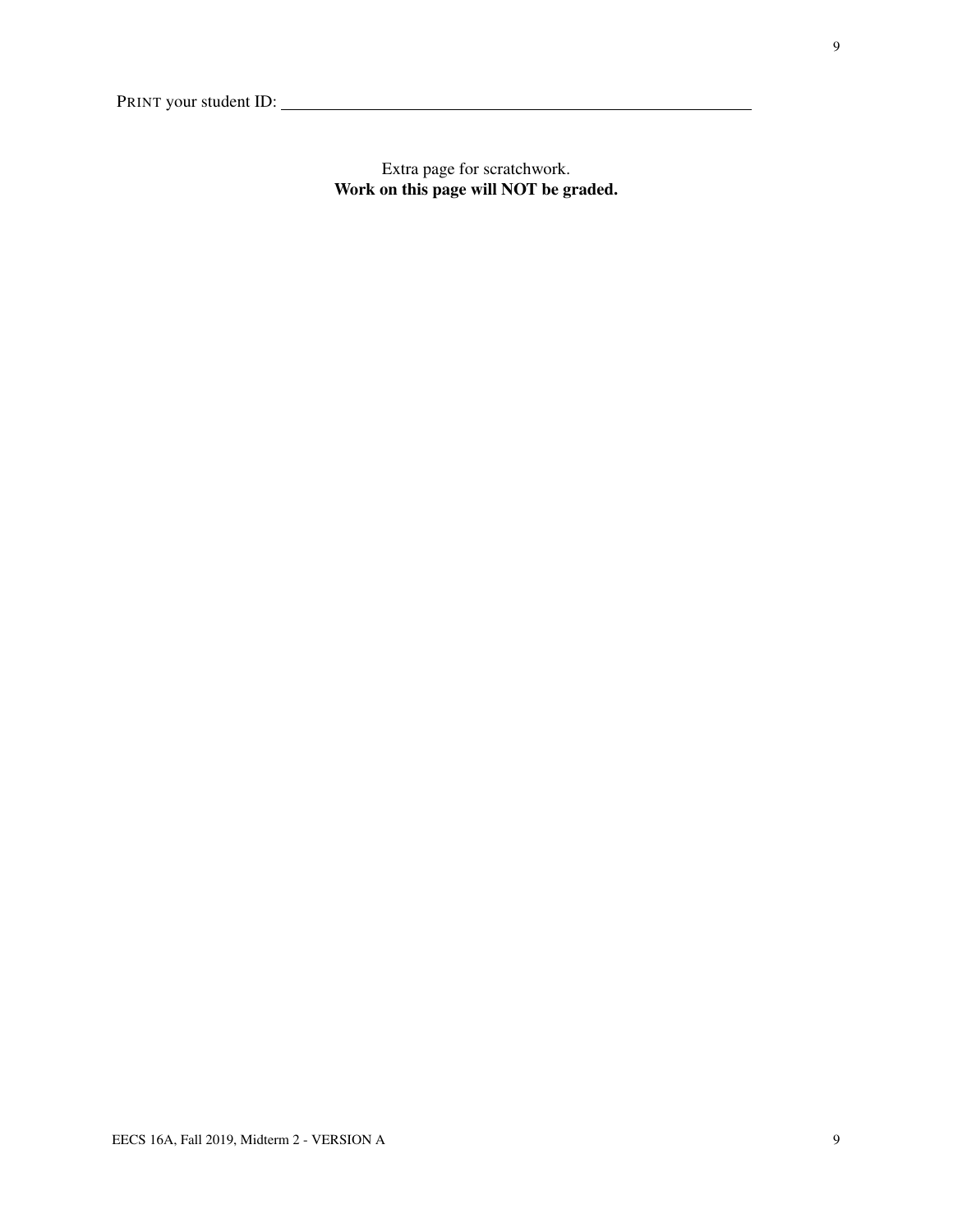#### 5. Next-Phone (15 points)

You have been hired by "Next-Phone", a promising startup that has developed a 3D printer to produce individually customized smartphones.

Only one problem remains: designing accurate position sensing for the printhead. "No problem," you tell your new boss, "I'll take care of that!"

Figure 5.1 shows your design. The printhead is supported by two rollers that move the head in the *x* direction. Each roller runs on two conductive tracks with resistivities  $\rho_1$  and  $\rho_2$ , respectively, length *L*, and crosssectional area *A*. The rollers are made of metal electrically connecting the strips. The printhead is an insulator (i.e. nonconductive material) so it can be modeled as an open-circuit. Roller 1 and Roller 2 are disconnected by the non-conductive Print Head. You connect two voltage sources of voltage *V<sup>s</sup>* as shown in Figure 5.1. You then measure voltage  $V_{AB} = V_A - V_B$  to sense position *x*.



Figure 5.1: 3D printhead position sensor (top and side views)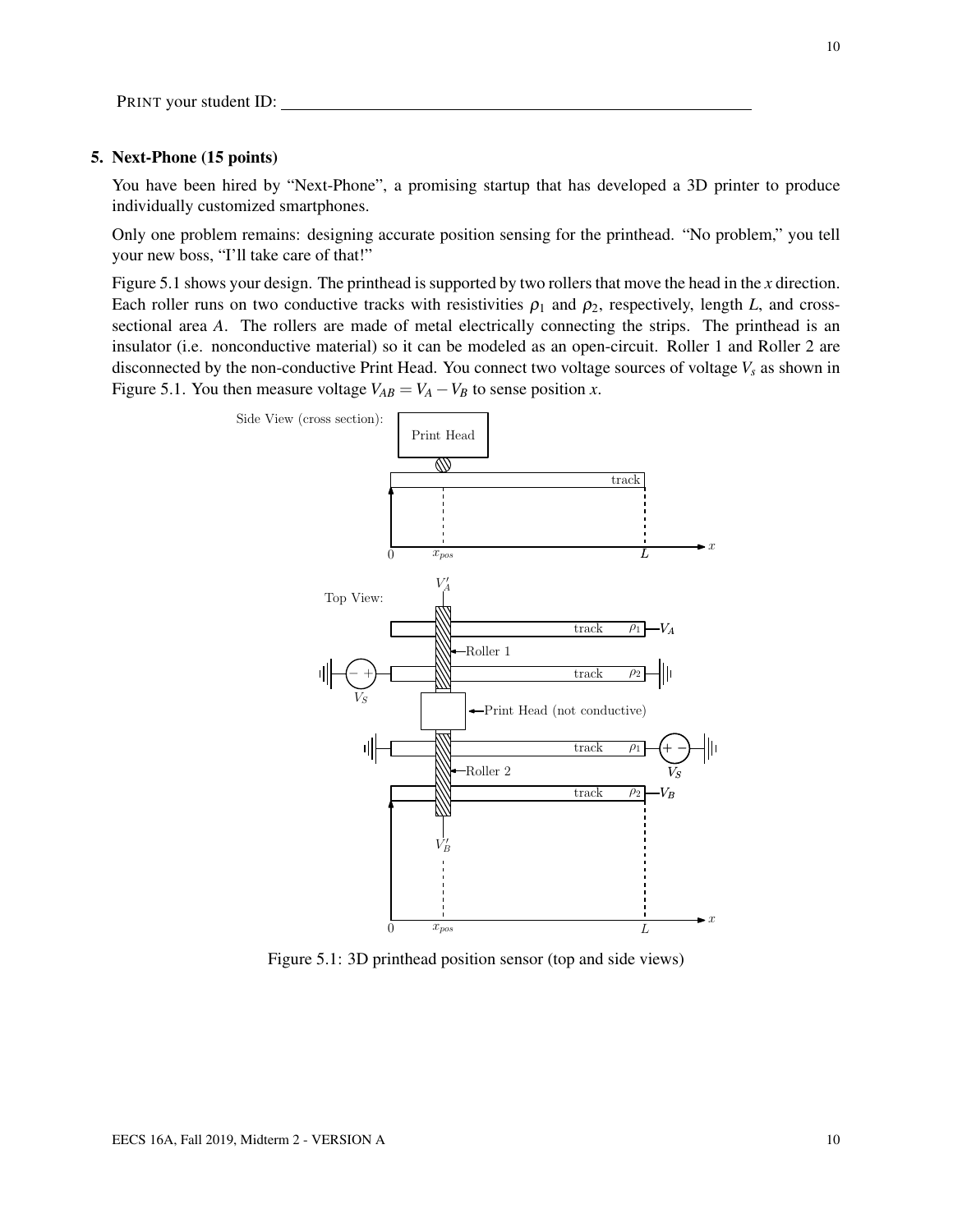(a) Draw an equivalent circuit diagram of Figure 5.1 consisting of sources, resistors, etc.

(b) Derive algebraic expressions for  $V_{AA'} = V_A - V_{A'}$  and  $V_{BB'} = V_B - V_{B'}$  as a function of  $x_{pos}$ .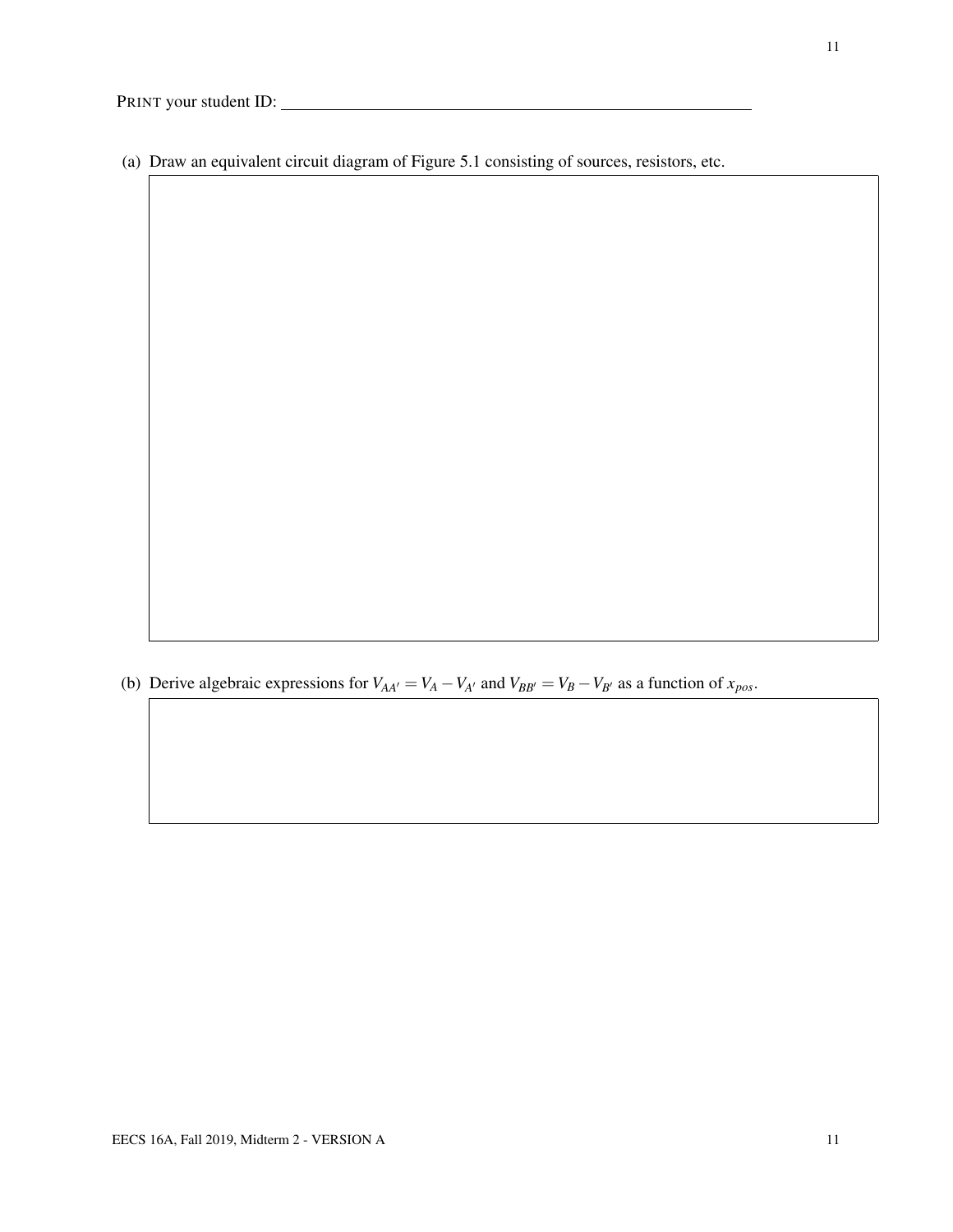(c) Find the value of voltage  $V_{AB}(x_{pos}) = V_A - V_B$  for  $V_s = 10V$ ,  $\rho_1 = 1 \Omega m$ ,  $\rho_2 = 2 \Omega m$ ,  $L = 200$ mm,  $A = 1 \text{cm}^2$ , and  $x_{pos} = 50 \text{mm}$ .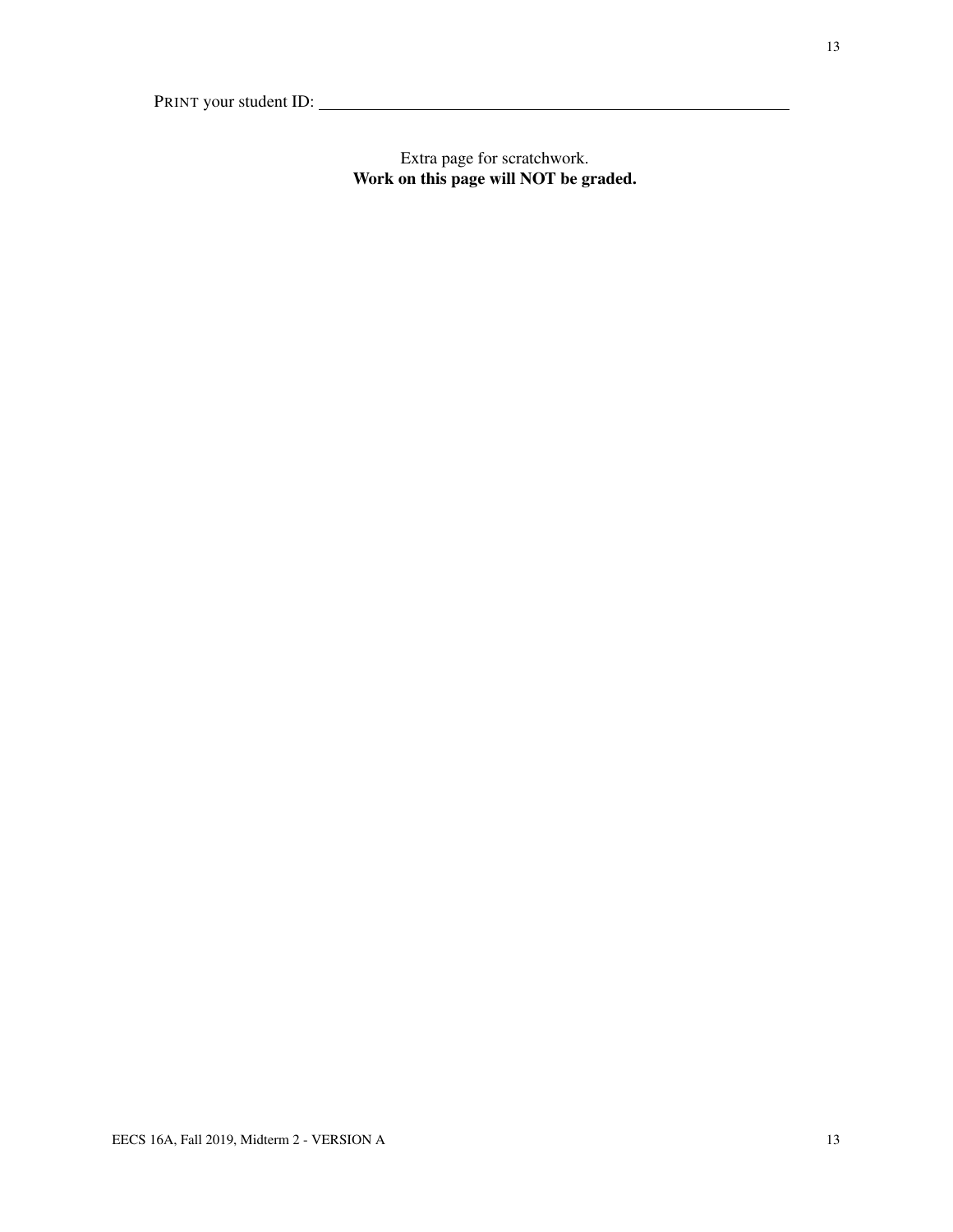#### 6. Current Sensor (19 points)



Figure 6.1: First version of the current sensor circuit

(a) You've built a light sensor that outputs a current *Isense* that is proportional to light intensity. Now you need a circuit that measures this current. Figure 6.1 shows the design of the first version of the current sensor circuit. At time  $t = 0$  capacitor  $C_1$  is discharged and a timer (stop watch) is started. When voltage  $V_1$  reaches  $V_{ref}$  the comparator "trips" and stops the timer at  $T_1$ . The output of the comparator is +1V if  $V_1 > V_{ref}$ , and 0V otherwise.

In the grids below, plot  $V_1$  and  $V_0$  as a function of time *t*, from  $t = 0$  to  $t = 2T_1$ .

Use  $I_{sense} = 0.2$ A,  $C_1 = 1$ F, and  $V_{ref} = 0.2$ V.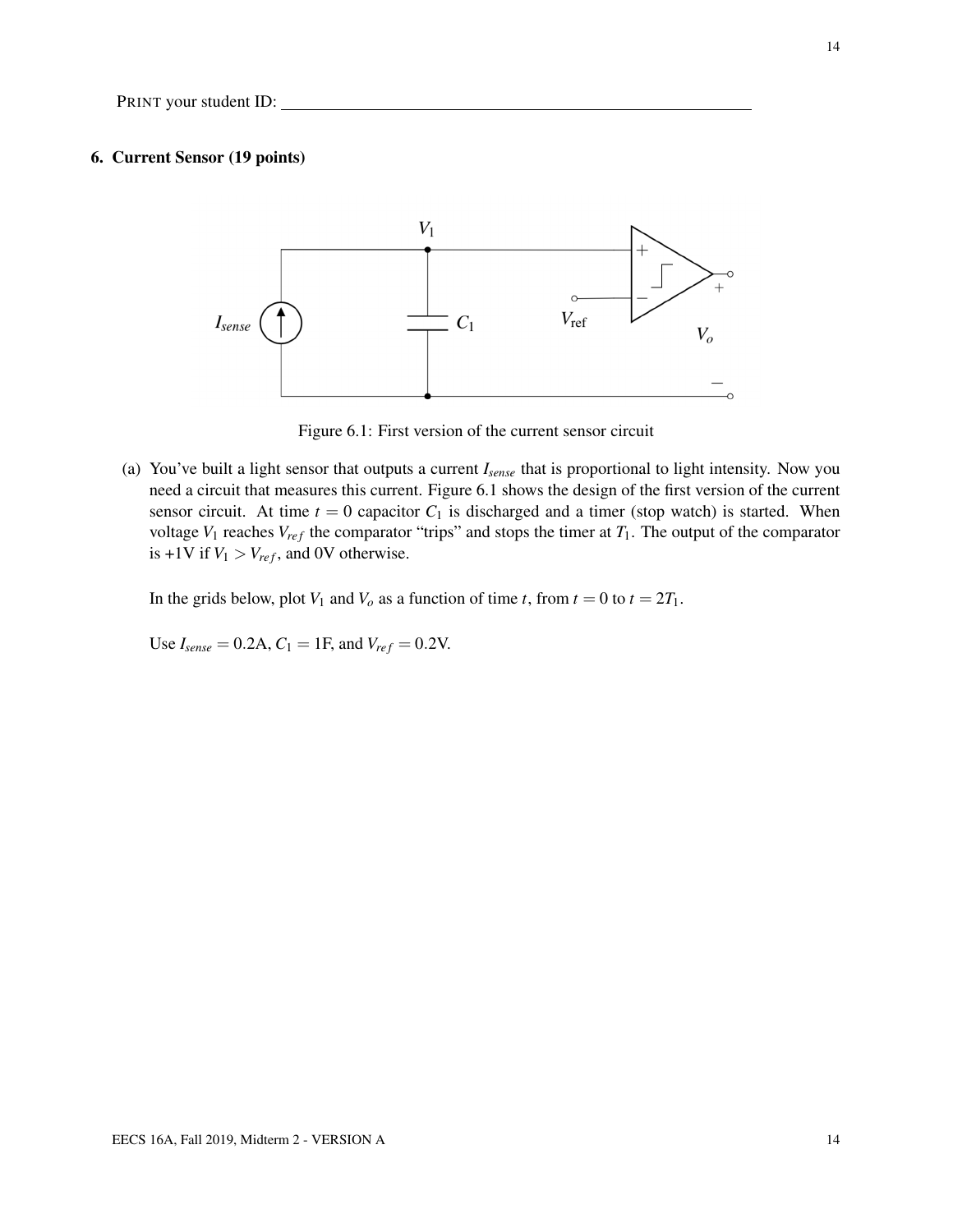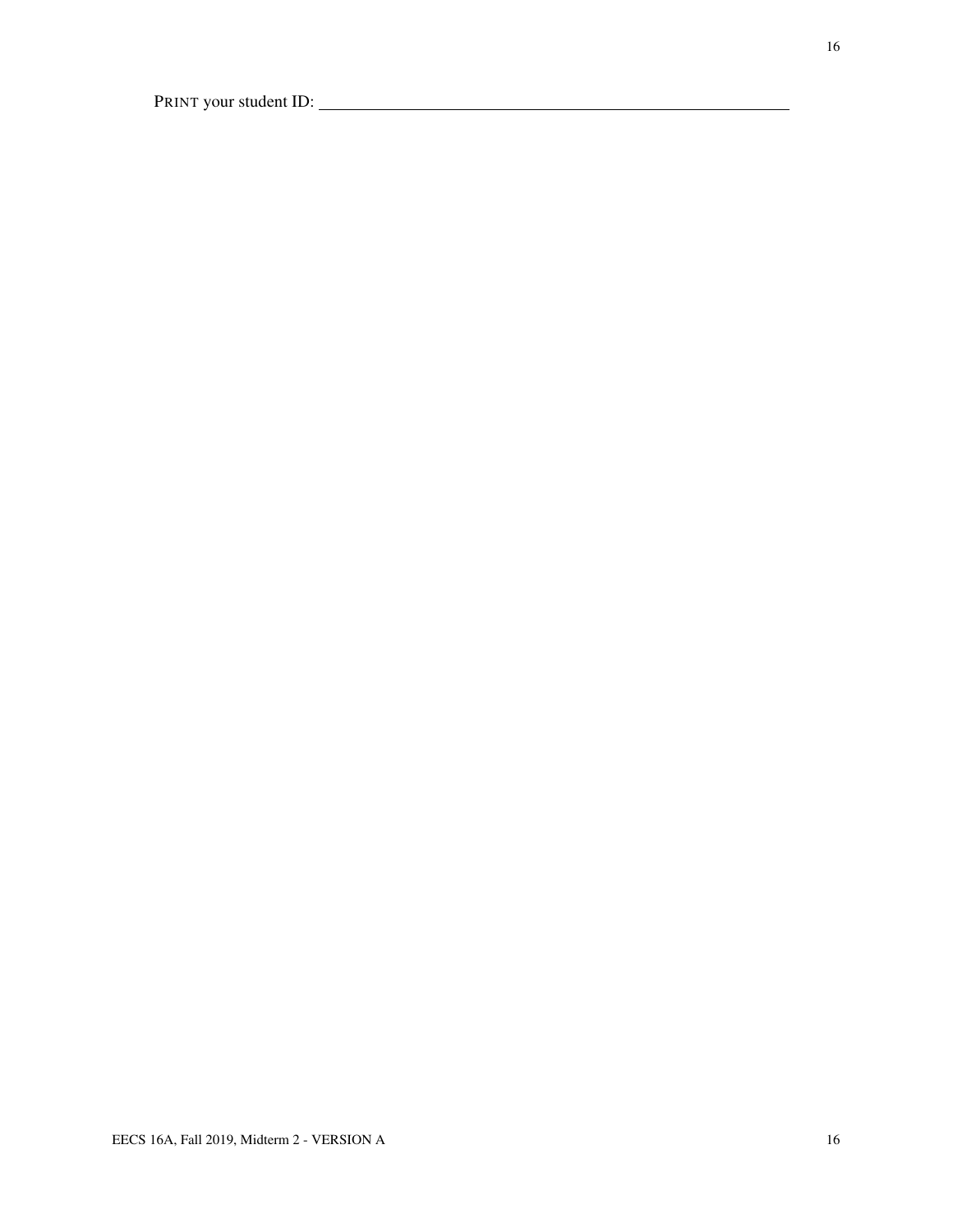(b) Derive an expression for the time  $T_1$  measured by the timer as a function of  $I_{sense}$ ,  $C_1$ , and  $V_{ref}$ . Then, calculate its numerical value using the same component values as given in part (a).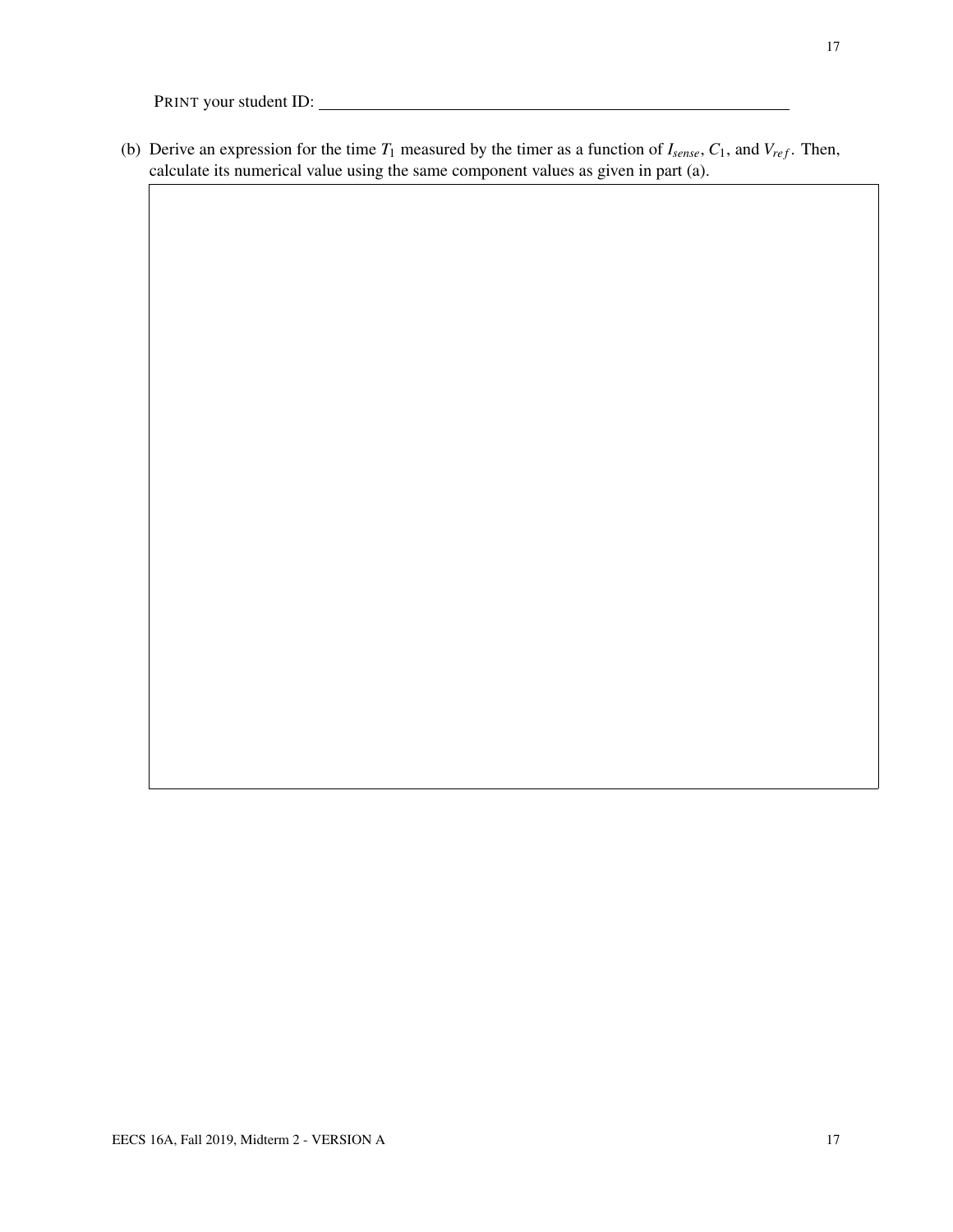(c) Figure 6.2 shows an improved current sensor that does not depend on the value of capacitor *C*1.



Figure 6.2: Improved Current Sensor

Capacitor  $C_1$  is discharged at time  $t = 0$  and switch  $S_1$  is connected to  $I_{ref}$ . When  $V_1$  reaches  $V_{ref}$  at time  $T_1$ , switch  $S_1$  is disconnected from  $I_{ref}$  and connected to  $I_{sense}$  instead.  $T_2$  is defined as the time from connecting  $S_1$  to  $I_{sense}$  to the moment  $V_1$  reaches 0V.

Plot  $V_1$  versus time from  $t = 0$  to  $t = T_1 + T_2$ .

Use  $I_{sense} = 0.2$ A,  $C_1 = 1$ F,  $V_{ref} = 0.2V$  and  $I_{ref} = 0.1$ A.

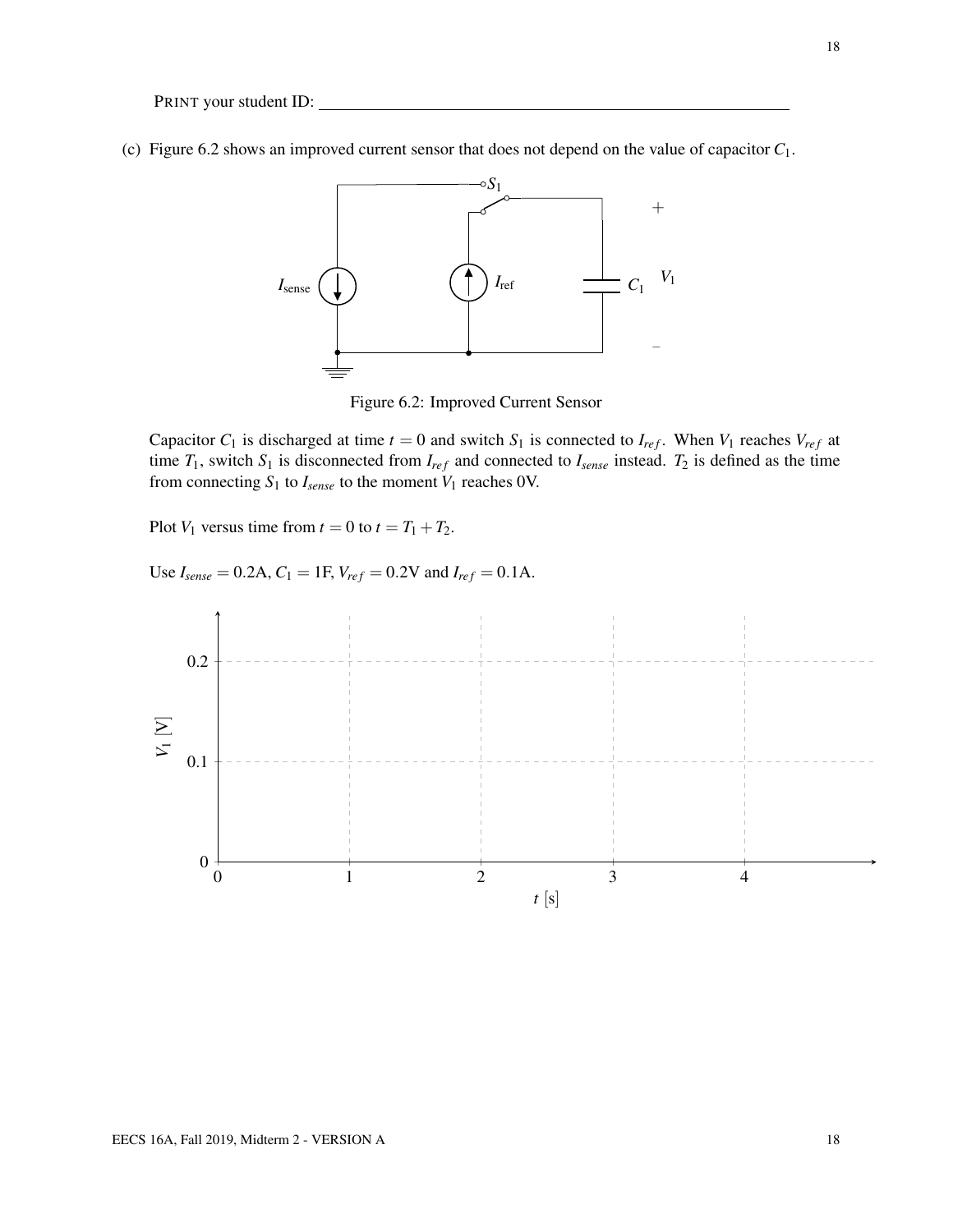(d) Derive an expression for the ratio  $\frac{T_1}{T_2}$  (the times calculated in part (c)) as a function of  $I_{sense}$ ,  $I_{ref}$ ,  $C_1$ , and *V<sub>ref</sub>*. Then, calculate its numerical value using the same component values as given in part (c).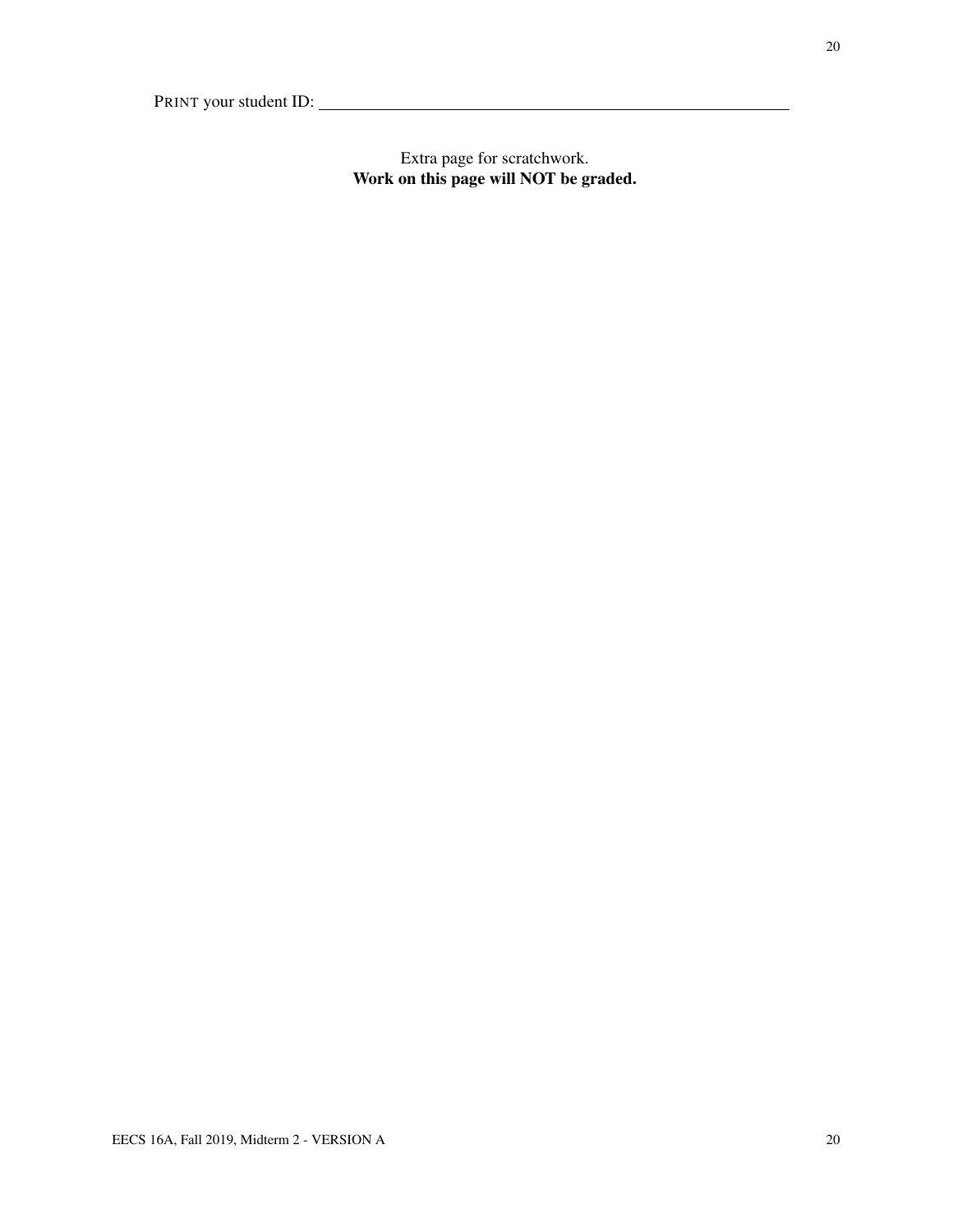#### 7. Capacitor Powered Quadcopter (15 points)

You've made a fun little quadcopter that juggles 10 colorful balls - all while flying in circles above the heads of its stunned audience that cannot get enough of the spectacle.

Unfortunately it takes quite a bit of time to recharge the battery after each demonstration. To shorten the time you decide to replace the battery with a capacitor *C<sup>s</sup>* which can be charged virtually instantaneously.

The drone consumes a constant current  $I_d = 0.5$ A. The nominal supply voltage of the drone is  $V_{nom} = 5$ V, but it works with voltages as low as  $V_{min} = 4V$  (i.e. when the capacitor voltage drops below 4V the drone crashes). *Vnom* is the initial voltage across the capacitor *C<sup>s</sup>* .

(a) Plot the voltage across the capacitor  $V_{C_s}$  as a function of time from 0 to 10 minutes in the graph space provided to you below. Use  $C_s = 600$ F.

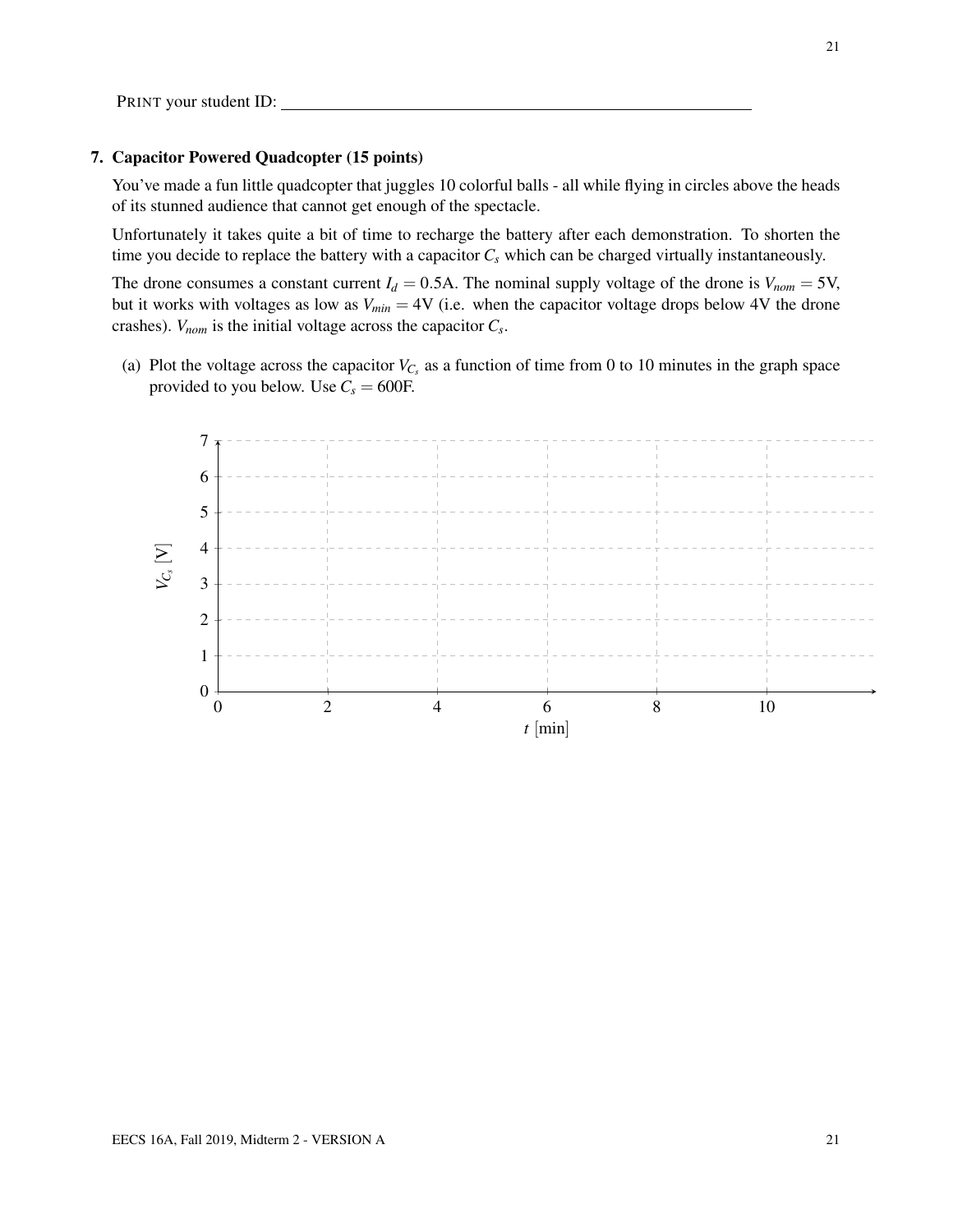(b) Calculate the minimum value of the capacitor  $C_s$  required to support 10 minutes of flying time.

(c) Regardless of your answer in (b), assume  $C_s = 5F$ . Calculate the ratio of the energy  $E_2$  remaining in the capacitor at the end of the flight divided by the energy  $E_1$  initially stored in the capacitor  $C_s$  when it is fully charged.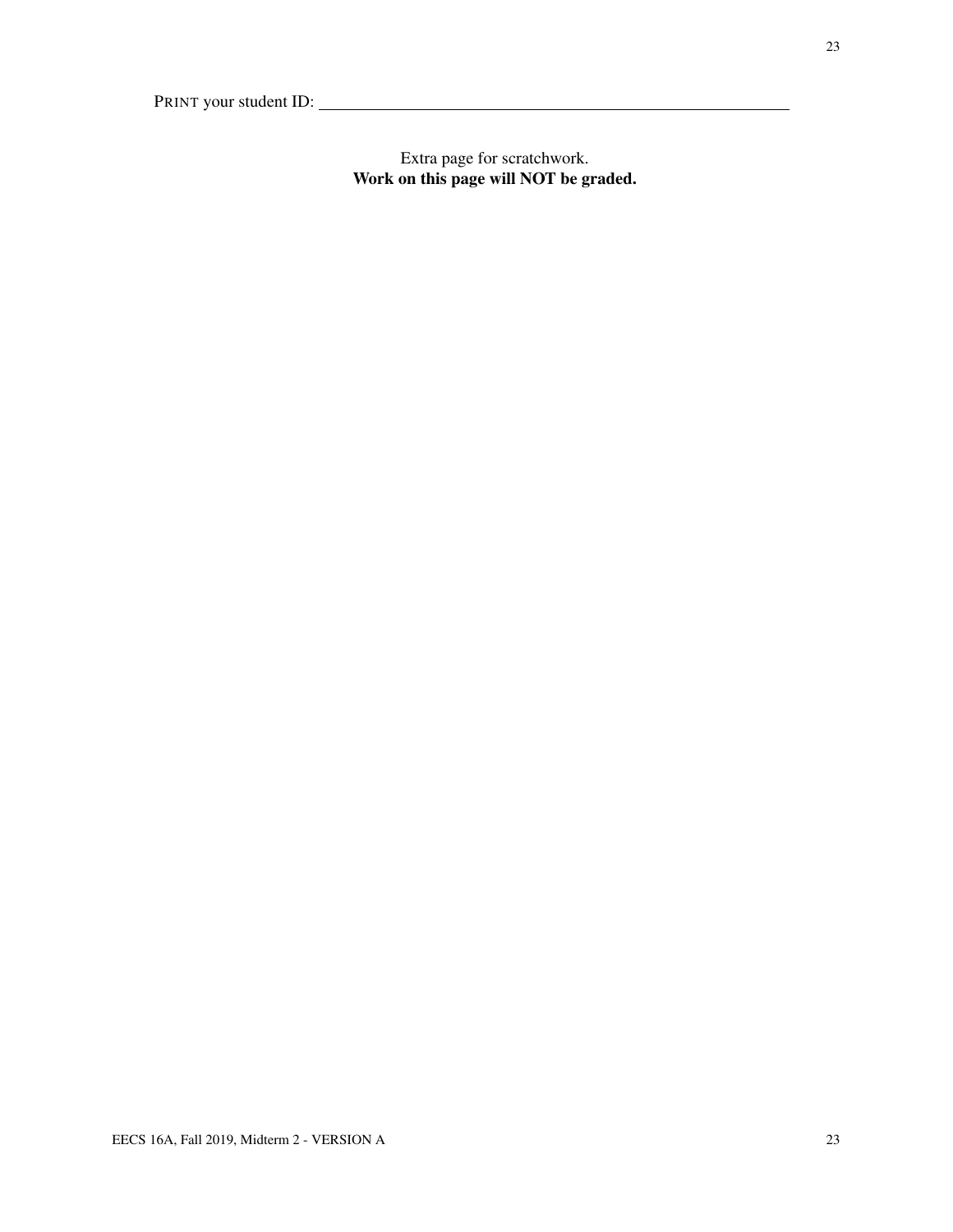#### 8. Fun with charge sharing (19 points)

(a) In Figure 8.1, capacitors  $C_1$  and  $C_2$  are charged to  $V_1$  and  $V_2$  and switch  $S_1$  is open for time  $t < 0$ . At time  $t = 0$ , switch  $S_1$  is closed. Calculate  $V_1$  at time  $t > 0$ .



Figure 8.1: Capacitor Charge Sharing

Use the following values:  $C_1 = 1F$ ,  $C_2 = 4F$ ,  $V_1 = 6V$ ,  $V_2 = 1V$ .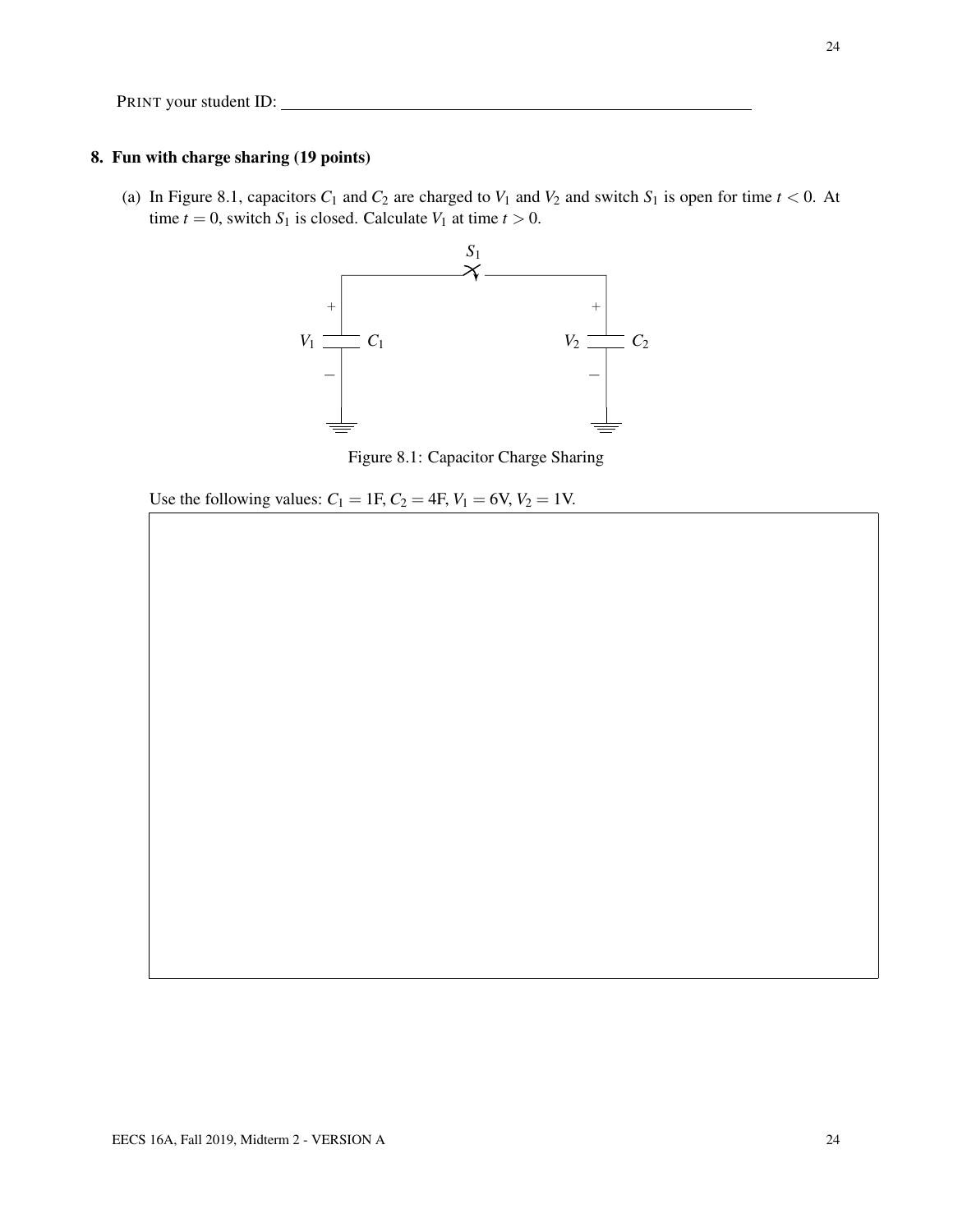(b) The circuit shown in Figure 8.2 operates in two phases. During phase 1, switches labeled  $S_1$  are closed and switches  $S_2$  are open. During phase 2, switches  $S_1$  are open and switches  $S_2$  are closed, as illustrated in the timing diagram shown in Figure 8.3.



Figure 8.2: Capacitor Charge Sharing



Figure 8.3: Timing diagram for switches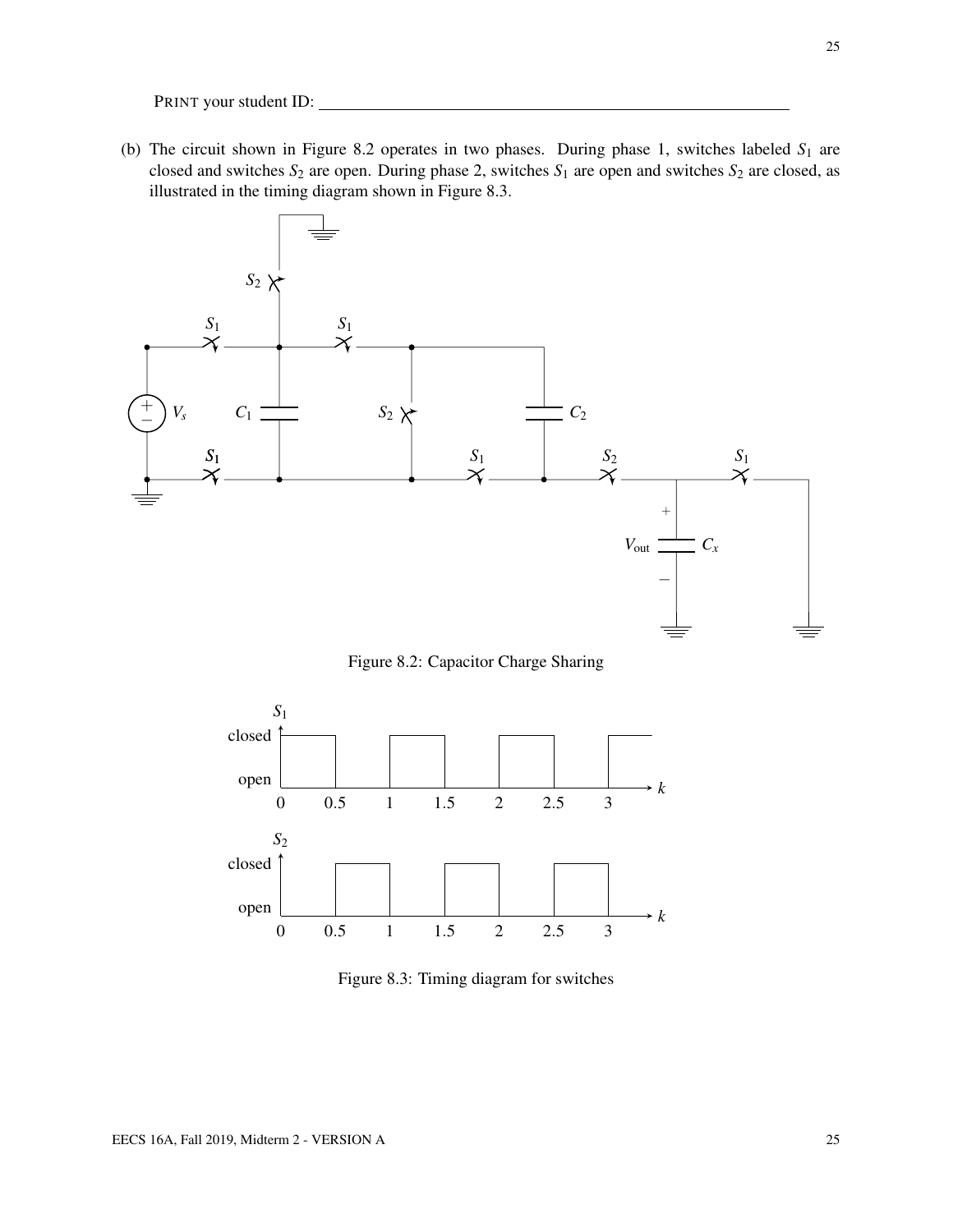i. Redraw the circuit during phase 1. Replace closed switches with "wires" and open switches with "open circuits" (i.e. just omit them from the diagram). Use  $C_1 = C_2 = C_0$ .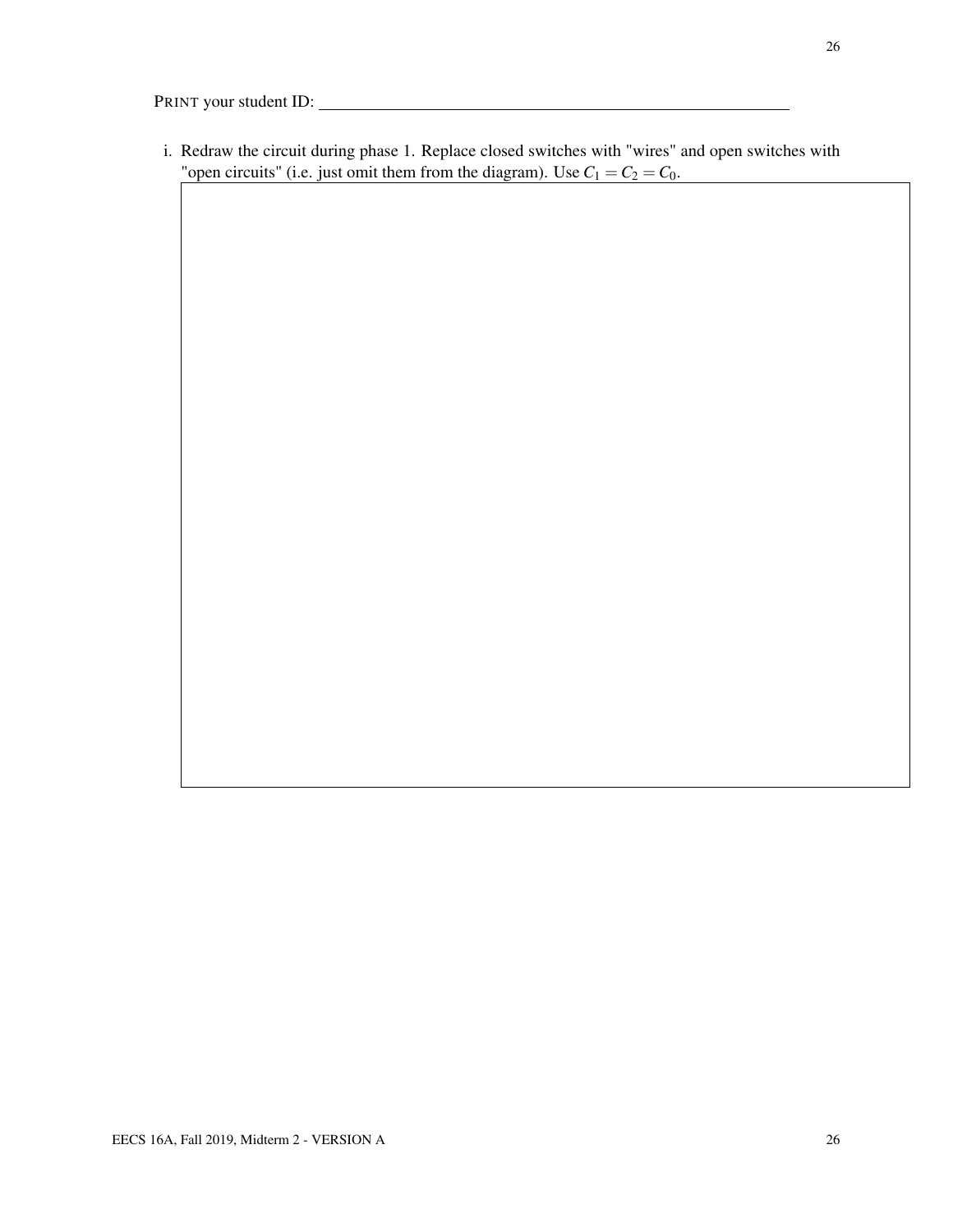ii. Redraw the circuit during phase 2. Replace closed switches with "wires" and open switches with "open circuits" (i.e. just omit them from the diagram). Use  $C_1 = C_2 = C_0$ .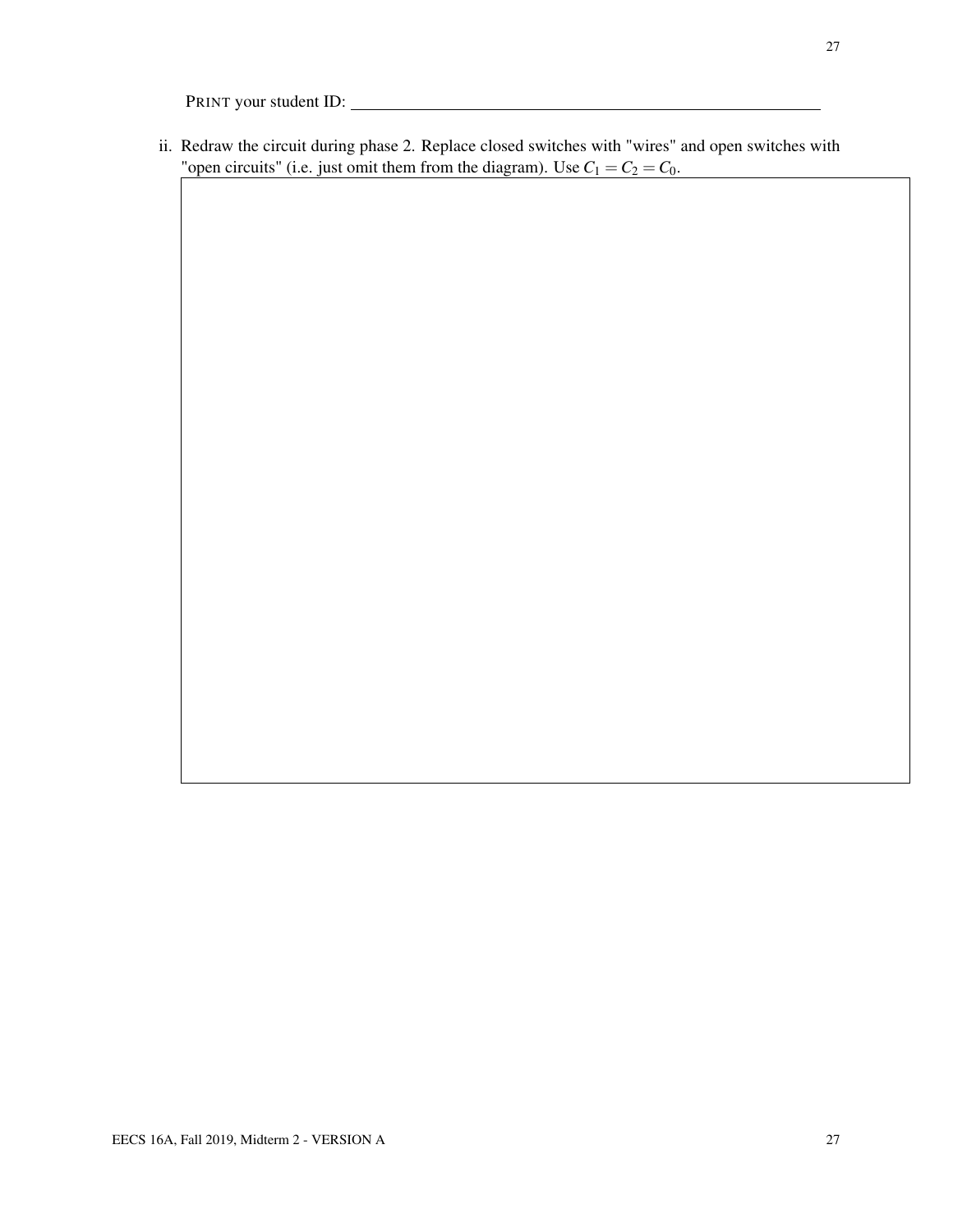iii. Calculate the value of the voltage  $V_{out}$  during phase 2 as a function of  $C_0$ ,  $C_x$ , and  $V_s$ .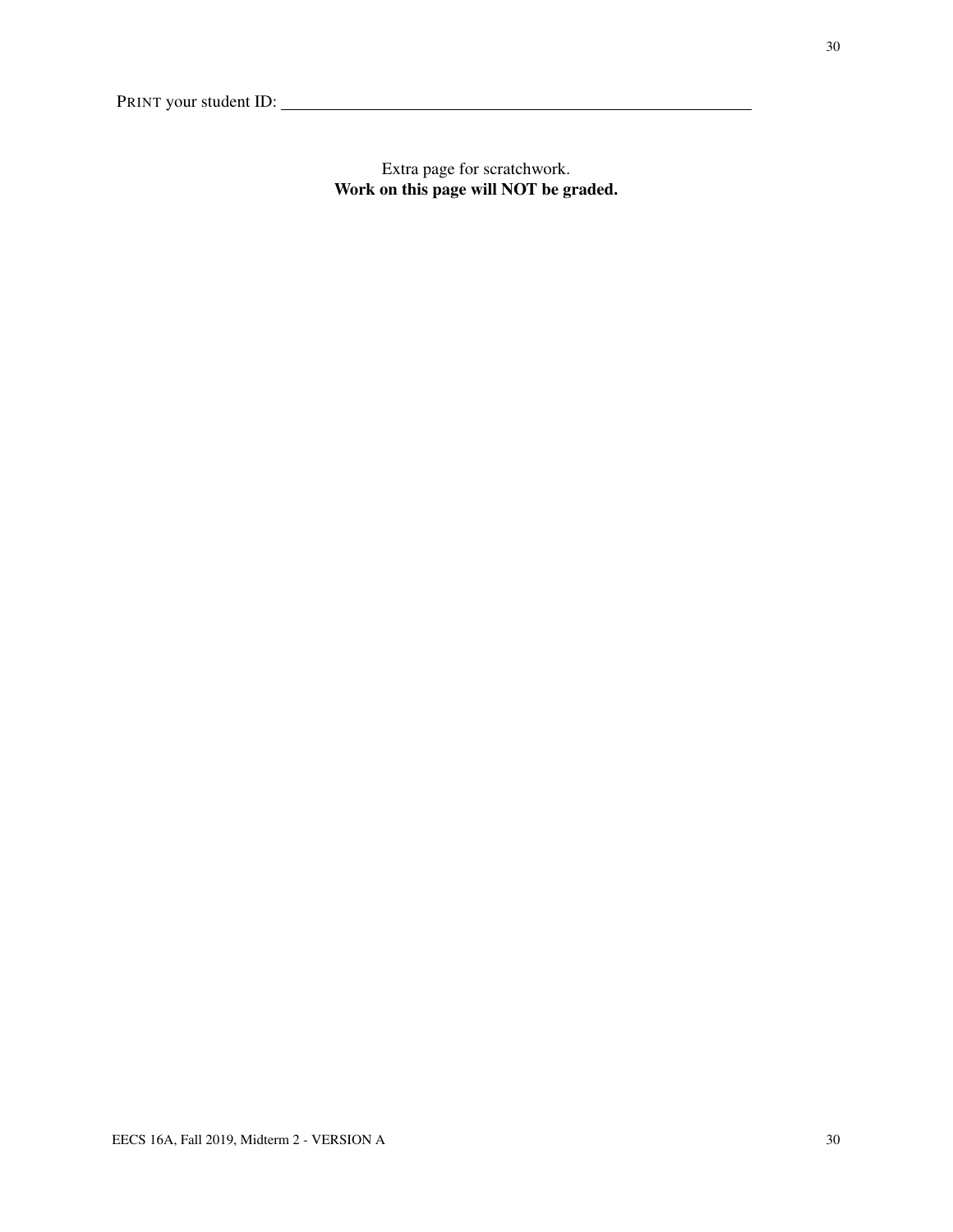## Doodle page!

Draw us something if you want or give us suggestions, compliments, or complaints. You can also use this page to report anything suspicious that you might have noticed.